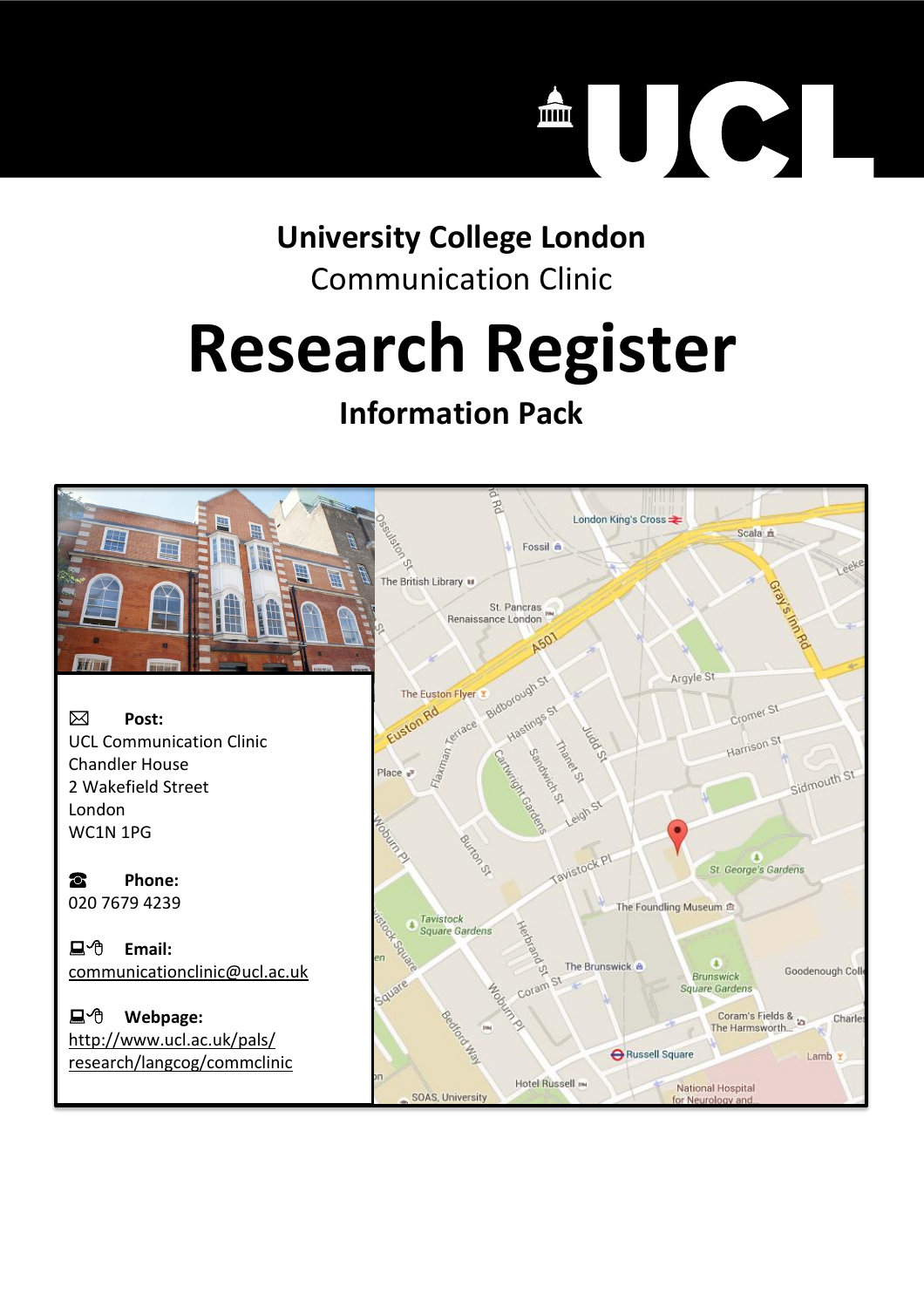

University College London staff and students carry out **research** into communication difficulties

These research projects often need **volunteers** to take part.

The Research Register is a list of people who would like to volunteer.

We use it to:

- let **volunteers know about projects** that are looking for people to take part
- let **researchers know about volunteers** who may be suitable for their projects.

**Each research project is different**. You will be **given more information** about a research project if you are suitable to take part.

If you agree to be added to the register, we will **keep** some information about you on a database. This will include your name, date of birth, contact details (address, phone number, email address etc.) and also information about the difficulties you have.

We will ask you if we can **share** information about your difficulties and test results from one project **with other projects**. This will help researchers find suitable volunteers more easily and may reduce the amount of testing you are asked to do.

We will ask you if you want us to **share** information about your difficulties and test results with **speech and language therapists or other healthcare professionals** that are working with you. This may help those professionals in their work with you and may reduce the amount of testing you are asked to do.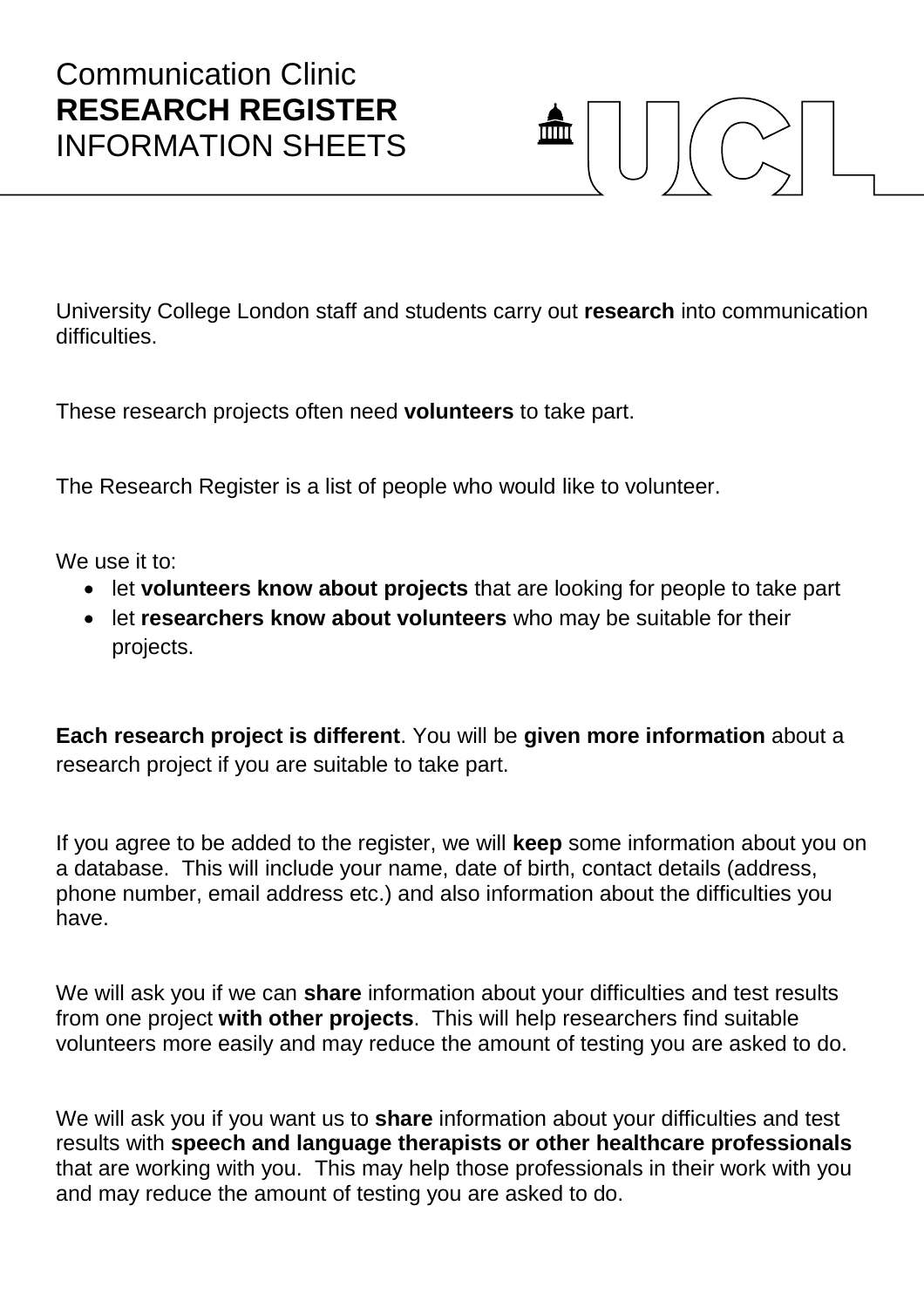# **Do I have to take part?**

| no?<br>yes?      | You can decide<br>You don't have to<br>If you don't take part you will <b>still get your</b><br>normal help                                                                                        |
|------------------|----------------------------------------------------------------------------------------------------------------------------------------------------------------------------------------------------|
|                  | If you change your mind, you can ask to have<br><b>your details removed</b> from the register at any<br>time<br>You don't have to give a reason<br>If you stop you will still get your normal help |
| yes?<br>no?<br>v | You don't have to decide now, you can think<br>about it<br>You can take your time<br>You can read the information again<br>You can talk to your family to help you<br>decide                       |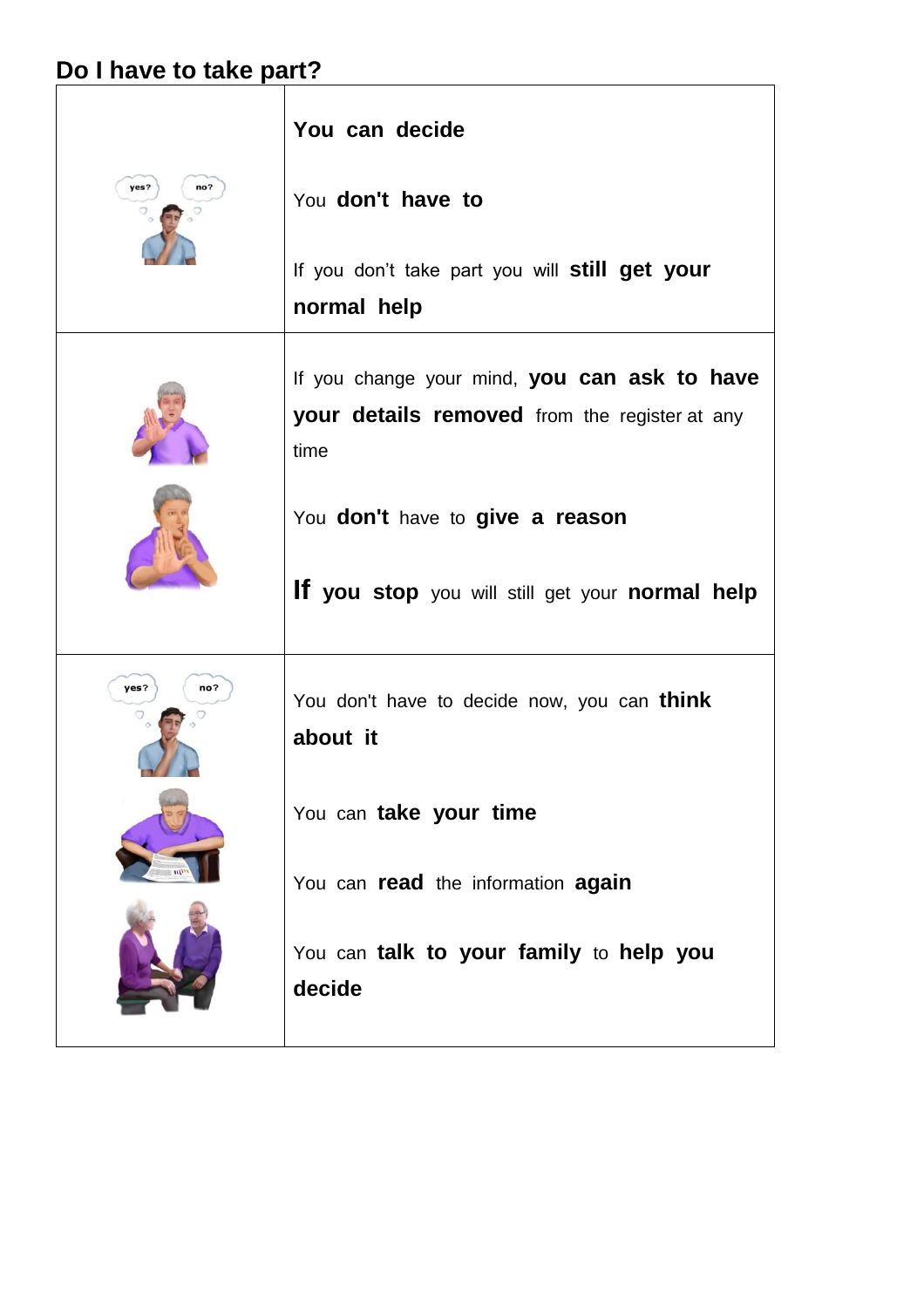

#### **What might be good about taking part?**

| You may <b>enjoy</b> taking part                                                                                                               |
|------------------------------------------------------------------------------------------------------------------------------------------------|
| You may find it interesting                                                                                                                    |
| You will help us to <b>learn</b><br>You may help people in the future                                                                          |
| Some projects include <b>therapy</b> that may <b>help</b><br><b>you</b> . The therapy <b>may not help</b> you. The<br>research is to find out. |
| You will be told if a project includes<br>therapy or not.                                                                                      |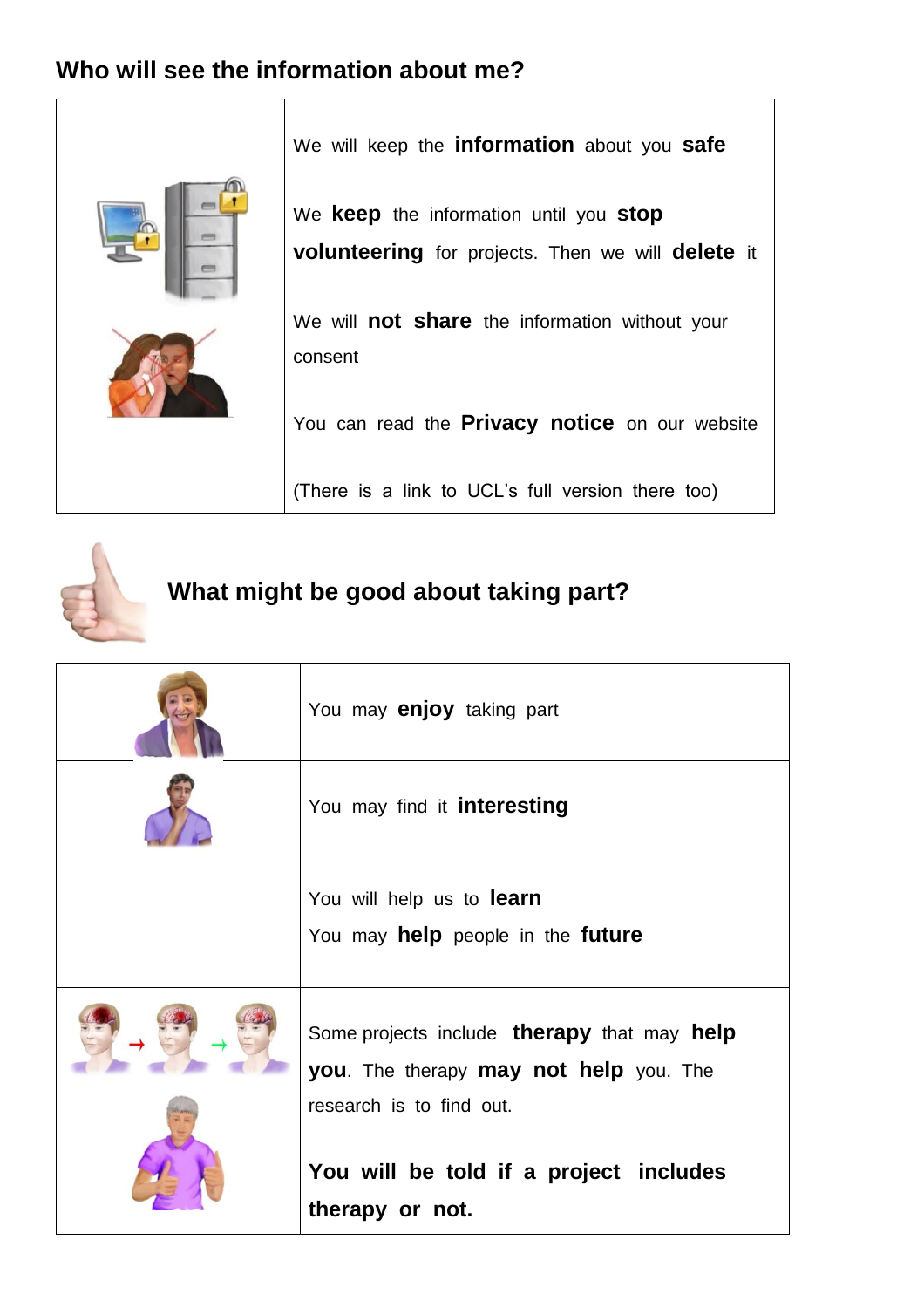

| You may find it tiring    |
|---------------------------|
| You may find it difficult |
| It will take up your time |

#### **Is the research safe?**